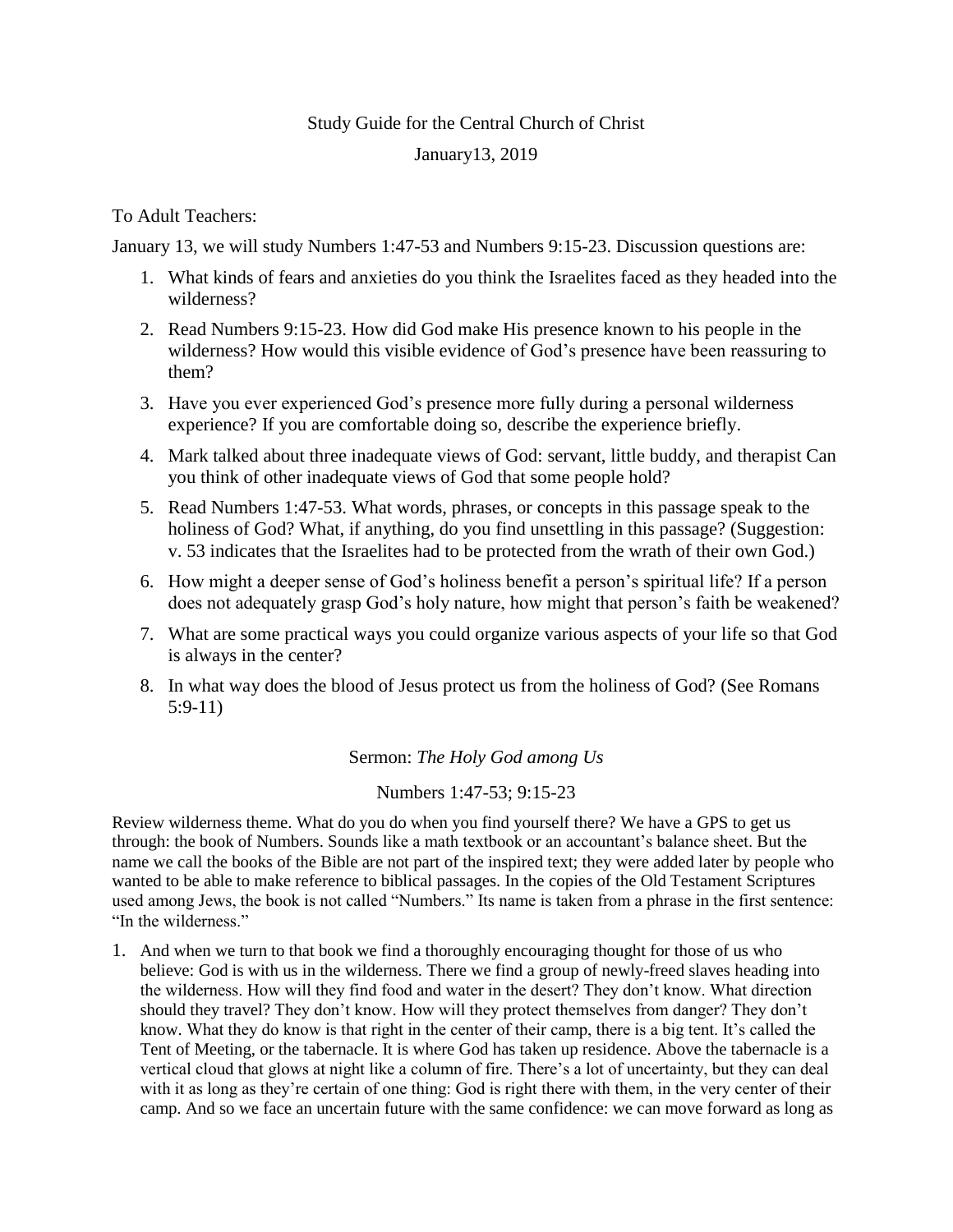God is right here with us, right here in the middle of our muddling. In middle of financial distress, unspeakable loss, a strained and marriage, WWIII with teenage kids, major trauma on job. In the middle of a major congregational transition. God is present in it all.

- 2. But we need to stop for a moment to ask what kind of God it is who is among us? Many of us miss his presence because we misunderstand his nature. We substitute the god of our imagination, a god that bears little resemblance to the true God. We imagine that God is our servant, ready to jump at our slightest whim, then get mad at him when he doesn't fulfill our wishes. Or that God is our little buddy who tags along with us and is anxious to join into whatever we decide to do, but also ready to butt out whenever we tell him to get lost. Or that God is our therapist, always understanding, empathetic, and affirming. But the problem with these gods is that when the going gets rough in the wilderness, they disappear like desert mirages. Only when we train our eyes to see the true God will we be able to perceive his presence in times of trouble and tragedy.
- 3. When we turn to the book of Numbers, we find an unsettling reality about the God who dwells in the middle of His people: he is a holy God. *Read* Numbers 1:50-53. A little background. This comes at the end of a census that was taken of the Israelites. The purpose of the census was to count all the men of military age. They needed to know how many men would be able to serve in the army to defend against their enemies. But the tribe of Levi was not counted in the census. They were not to serve in the army, because they were needed to protect the people from a different threat: the danger of a powerful, mysterious, holy God who lived in the middle of the camp! That God had his boundaries, and if those boundaries were crossed, His wrath would break out on the whole camp. The Levites were to guard the tabernacle, not to protect it, but to protect the people from the holy God who lived there. This is not a popular view of God, but it is a true view of God. The God who lives among us is not domesticated or tame. He is a holy God. Massively different from us, mysterious, beyond our knowledge. And he is dangerous, especially to those who take him for granted or who pay little attention to his directives!
- 4. So how do we live with such a God? Let me suggest a couple of ways. First, our holy God insists that we organize our lives in such a way that he is the center. The Israelites did not travel down the road until they found a nice campground, then set up camp and invite God to join them. No, they waited until the column of cloud moved and they followed. When it stopped, they set up the tabernacle under it and camped around it so that God was in the center. So often, we arrange our family life by the cues we take from our friends, our communities, the movies and TV shows we watch. We get ourselves and our children involved in so much stuff that we scarcely have an unscheduled minute. We take on projects and commitments that drain us physically, emotionally, and financially. Then we invite God to come in and bless our mess. If we respect God as holy, we need to ask a different question. Instead of "what do we want to do?" or "What is everyone else doing," we ask, "Where is God in all of this?" To what is he calling us? Where is he leading? When we find out where He is, we need to organize our lives around him. John V. to Tim K. on marriage: "Where is God in all or this?" Vital question for congregational life, and one that is seldom asked. Usually, what does the majority want?
- 5. Second, the fact that our God is holy demands that we respect the boundary between him and us. He is an exclusive God who will not give his place to others (*Read* Isaiah 42:8). Nor will he allow people to put anyone or anything in the place that is rightfully his. Tim Keller, who ministers in Manhattan, has correctly observed that our three chief idols are money, sex, and power. All three were given to bless us, but when we pursue them as the ultimate good, we put them in God's place. And when we put any person (including ourselves) or thing in God's place, we can expect an intense and fierce response from a God who is holy. We dare not put anything in his place. If we do, he will destroy it, discipline us, or withdraw his hand of protection and blessing from us (or some combination of the three). Wow! That's a pretty harsh and judgmental view of God, isn't it? Compare to the response you would get from your wife if you attempted to put anyone else in the place she occupies in your life. You could expect an intense, fierce, and unyielding response. Wow! That's a pretty harsh and